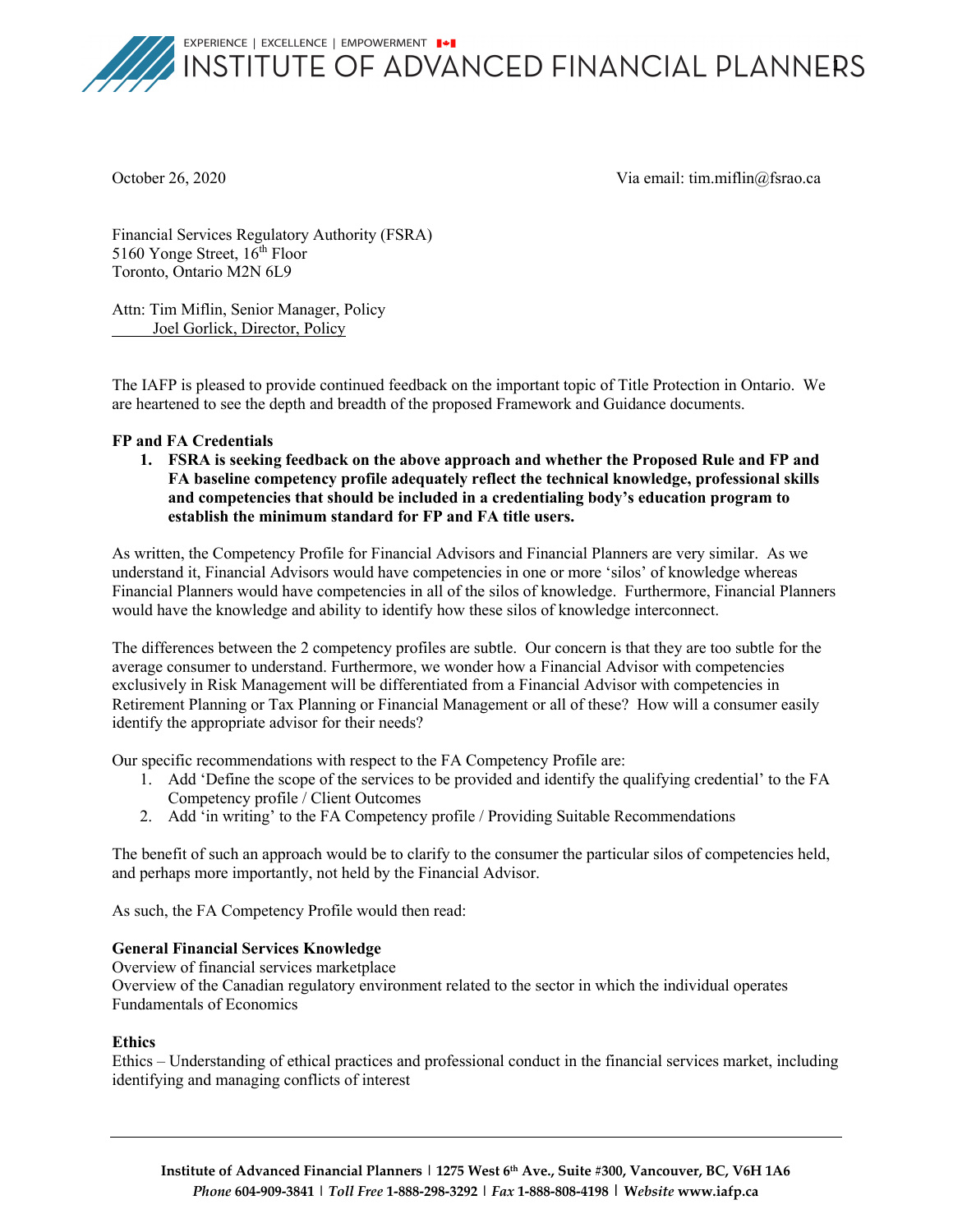# **Client Outcomes**

Dealing with retail clients

- Gather sufficient detailed personal and financial information about the client
- *Define the scope of the services to be provided and the qualifying credential*
- Confirm a client's risk profile
- Establish financial objectives, priorities and areas of need relevant to the scope of services being provided
- Periodic review of the client's ongoing objectives, priorities and areas of need, as required, relevant to the scope of services being provided

Providing suitable recommendations

• Ability to develop and present in writing suitable financial and investment recommendations to retail clients, relevant to the scope of services being provided

## **Technical Knowledge (KYP)**

The curriculum should provide the technical knowledge and competencies in one or more of the following: estate planning, tax planning, retirement planning, investment planning and alternatives, finance management and insurance/risk management

Our specific recommendations with respect to the FP Competency Profile are:

- 1. Add 'Define the scope of the services to be provided and the qualifying credential' to the FP Competency profile / Client Outcomes
- 2. Add 'written' to the FP Competency profile / Providing Suitable Recommendations
- 3. Add 'alternatives' to the FP Competency profile / Providing Suitable Recommendations
- 4. Add 'an action plan for implementation' to the FP Competency profile / Providing Suitable Recommendations.

The benefit of such an approach is to further differentiate Financial Planners from Financial Advisors. In addition, clients expectations would be set to a standard that is upheld by recognized financial planning designations.

As such, the FP Baseline Competency Profile would be expanded to read:

## **General Financial Services Knowledge**

Overview of financial services marketplace

Overview of the Canadian regulatory environment related to the sector in which the individual operates Fundamentals of Economics

#### **Ethics**

Ethics – Understanding of ethical practices and professional conduct in the financial services market, including identifying and managing conflicts of interest

#### **Client Outcomes**

Dealing with retail clients

- Gather sufficient detailed personal and financial information about the client
- *Define, in writing, the scope of the services to be provided and the qualifying credential*
- Confirm a client's risk profile
- Establish financial objectives, priorities and areas of need relevant to the scope of services being provided
- Periodic review of the client's ongoing objectives, priorities and areas of need, as required, relevant to the scope of services being provided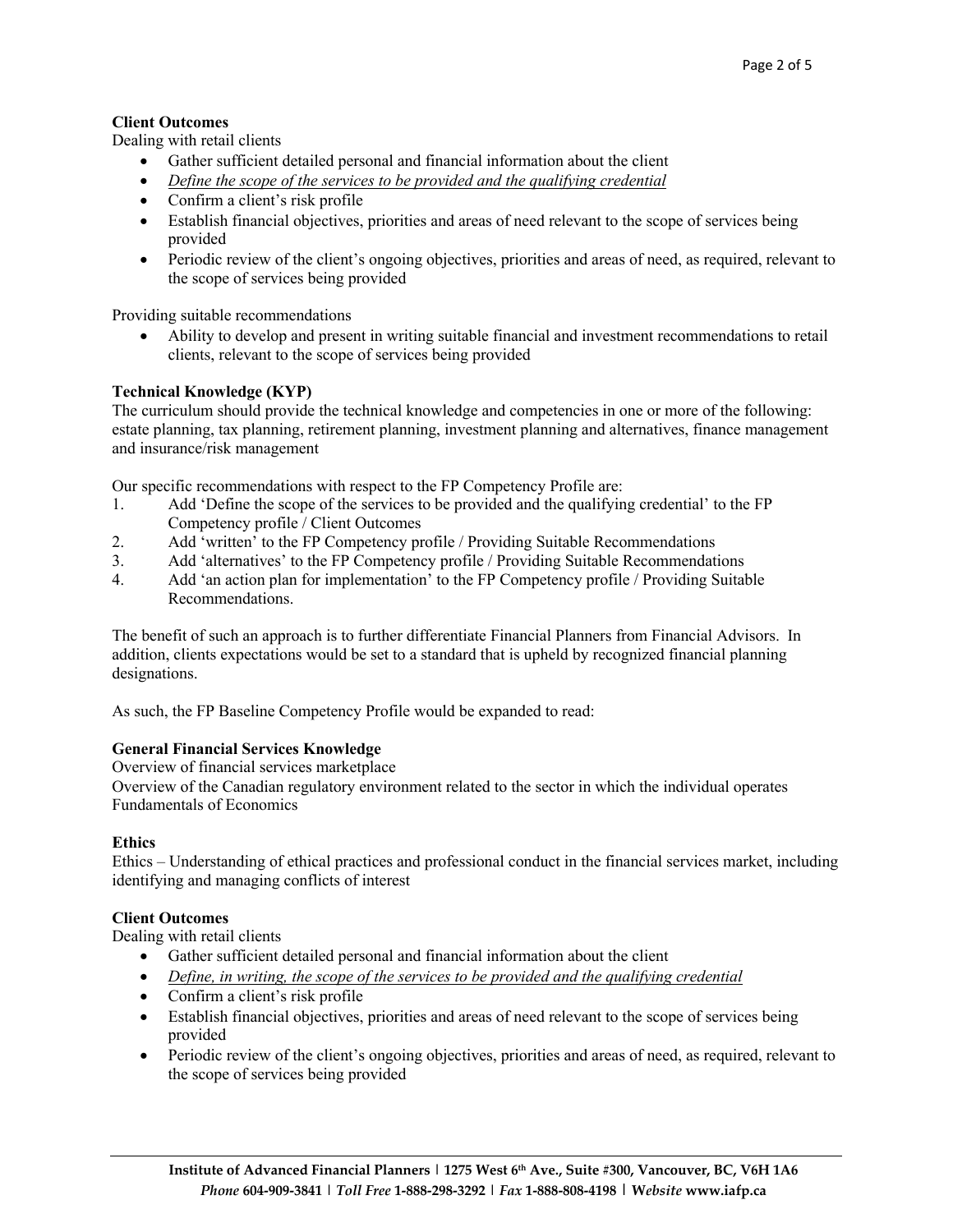Integrated financial planning

• Ability to develop and present an integrated *written* financial plan to clients, which includes a holistic analysis of a client's financial circumstances, suitable financial planning and investment *alternatives, as well as* recommendations *and an action plan for implementation***.**

These changes would help create a more meaningful distinction between the two credentials and thereby increase consumer protection.

## **Qualifying Curriculum**

Another issue is how to assess whether the qualifying process or curriculum for a particular credential is sufficient to warrant competency in a particular silo of knowledge.

The IAFP strongly believes that under no circumstance should a licence to sell a particular product be considered sufficient to warrant approval for a particular silo of knowledge and granting of such a broad title as Financial Advisor or Financial Planner.

The IAFP recommends that only the following courses of study be recognized as providing the education required to determine competency in both the individual silos of knowledge and the synthesis / integration of that knowledge into financial planning capability:

- R.F.P. upgrade process
- IQPF Academic Training / Academic Equivalency
- CFP the courses of study that allow candidates to successfully challenge the CFP exam.
- University or College degree or diploma in Financial Planning or a degree where a specialization in Financial Planning has been pursued. Eg. A BBA with a specialization in Financial planning.

We cannot comment on courses of study that would provide adequate education for a particular silo of knowledge in the FA Competency profile but recommend that the breadth and depth of the material covered should be equivalent to those listed for the FP Competency profile.

We believe that it's not enough to focus on the curriculum but should also include the process for obtaining and maintaining a qualifying credential. For FAs, that process should involve:

- 1. Testing on the Code of Ethics
- 2. Testing on the Practice Standards
- 3. Testing on Technical Knowledge
- 4. Demonstrating the application of the silo of knowledge in client situations using narrative answers based on case study
- 5. Annual CE requirements

For FPs, that process should involve:

- 1. Testing on the Code of Ethics
- 2. Testing on the Practice Standards
- 3. Testing on Technical Knowledge
- 4. Demonstrating the application and integration of the silos of knowledge in client situations using narrative answers based on case study
- 5. Compliance with the ISO:22222 standard for the 6-step Financial Planning Process
- 6. Annual CE requirements

#### **Disclosure**

**2. FSRA is seeking comments on whether FP and FA title users should be required to disclose to their clients the credential they hold that affords them the right to use an FP or FA title. FSRA is seeking feedback on the form that this disclosure could take and the overall consumer benefits it could achieve.**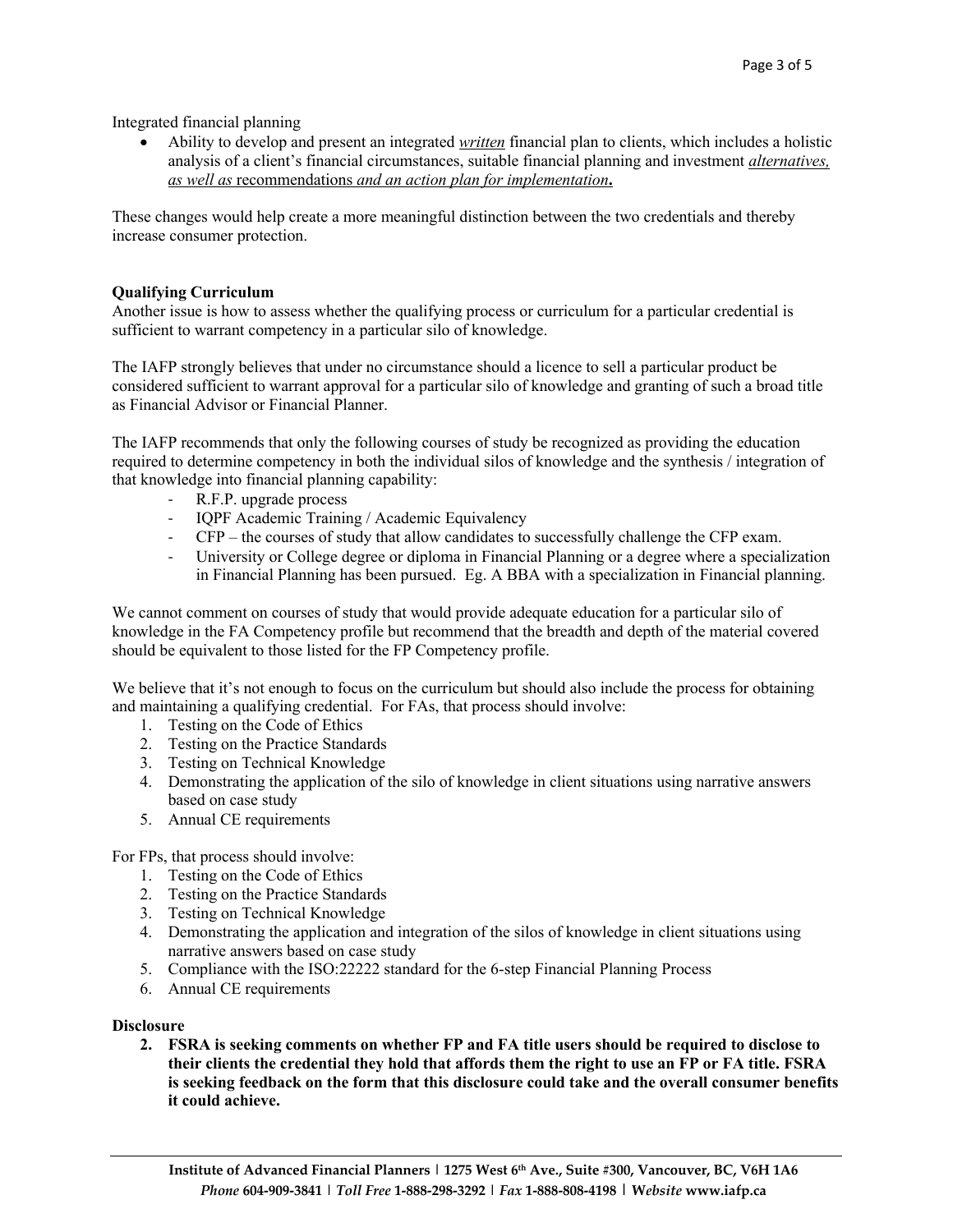As FSRA is now aware, the IAFP believes strongly, and in fact, requires disclosure from its RFPs.

Given the subtleties between the FA and FP competency profiles, and the separate silos of knowledge that are covered by the FA title, it is apparent to us that disclosure would have to extend beyond just the credential and title and include the particular competency(ies) indicated.

We can identify two immediate benefits from requiring this type of disclosure. First, it would help consumers identify whether they are working with the advisor / planner with the competencies they require. This would solve for FSRA's objective of consumers having confidence in the quality of the services they receive. Second, it would support FSRA with their consumer education campaign.

The Financial Services Industry is awash in disclosures. Where they have mainly fallen short, in our opinion, is that they occur at the point of sale, rather than at the start of an engagement with a client. Whatever format this disclosure is to take, the maximum benefit to the consumer is achieved if it is made upon initial contact with a client. Adding the designation disclosure to these documents would have the benefit of providing standardized verbiage vs. every FA / FP putting their own slant/definition on it.

#### **Exemptions**

**3. FSRA is seeking comments on whether the framework should allow for any exemptions. In particular, FSRA is requesting comments on the principles governing an exemption regime, the extent to which exemptions may be required, to whom they should be made available (if at all), and the benefits and drawbacks of permitting exemptions.**

The IAFP can see no reason why exemptions would be *required* for either title. We can appreciate that exemptions might be granted for the FA title. It would be hard to argue that a CPA doesn't have sufficient knowledge in the Tax Planning silo to qualify to use the FA title. Likewise, for an LL.B. in the Estate Planning silo.

The drawback of doing so would be confusion as to the extent of knowledge held by any FA granted an exemption. Going back to our example above, is a consumer likely to misconstrue that a CPA using the FA title is also qualified to advise on Risk & Insurance Management? What about Investment Planning? We think the chances are high that this type of confusion will happen.

Given that the FP title requires a competency to be able to synthesize and integrate knowledge from ALL silos, we can't support exemptions to use the FP title.

#### **Fees and Assessments**

**4. The FPTPA requires credentialing bodies to collect from approved credential holders any fees FSRA requires those individuals to pay, and to remit those fees to FSRA. FSRA has the authority to make rules regarding the collection, holding and remittance of such fees. FSRA is seeking comment on this fee structure, including whether it allows for fair cost recovery, or if there are any operational challenges that credentialing bodies may experience with such a fee structure.**

The IAFP can identify a number of situations where requiring credentialing bodies to collect their fees could present a difficulty.

How will the fees be assessed if a FA or FP is a member of 2 credentialing bodies?

What fees would apply if the individual qualifies for both the FA and FP title?

To deal with these issues it seems inevitable that some sort of identifying code or number would have to be issued to each Advisor / Planner. In which case, using the infrastructure and oversight capabilities that FSRA